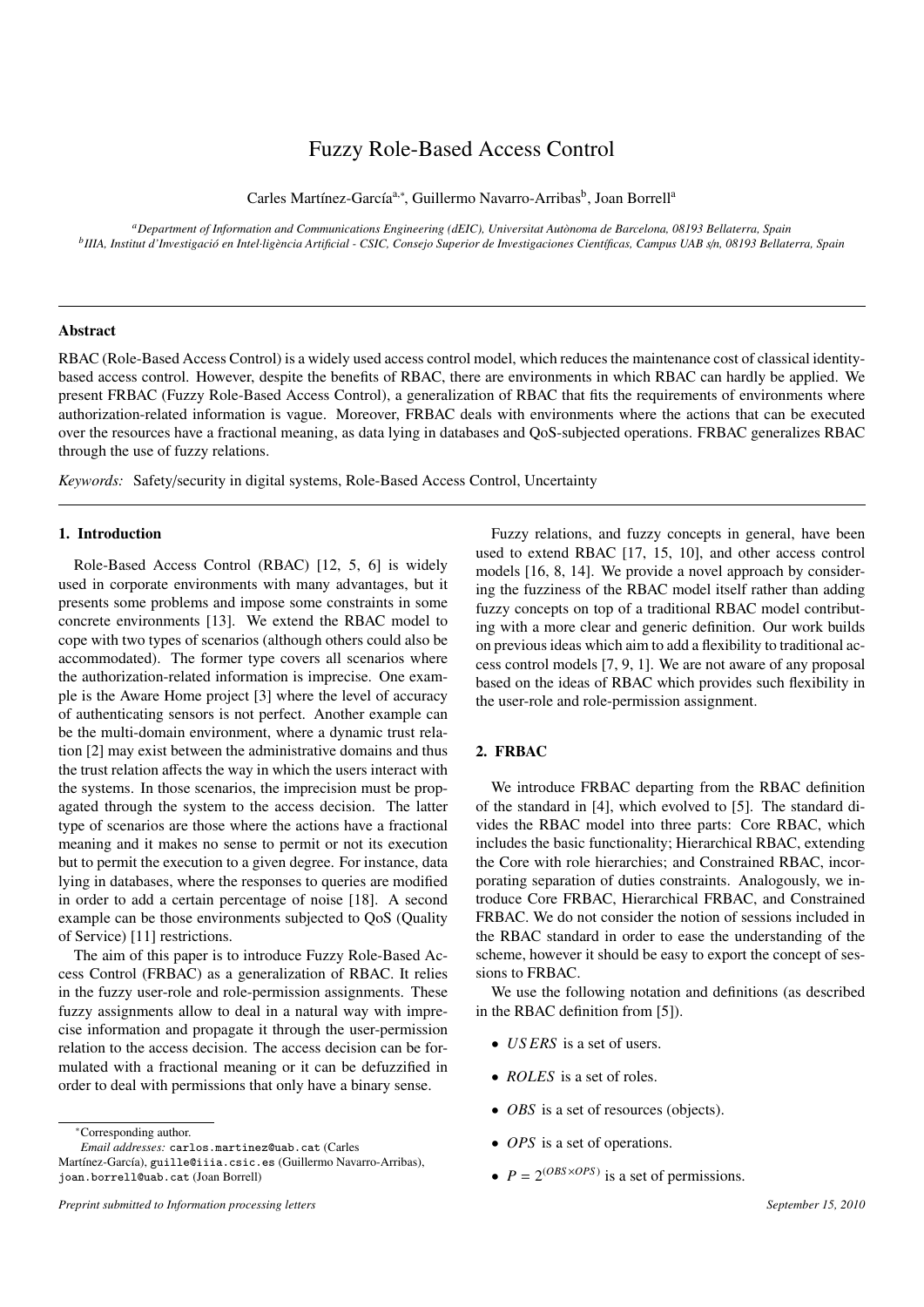- *UA* ⊆ *US ERS* ×*ROLES* is a set of user-role assignments.
- *PA* ⊆ *PRMS* × *ROLES* is a set of role-permission assignments.

# *2.1. Core FRBAC*

The foundations of FRBAC are the user-role and the rolepermission assignments defined through fuzzy relations of the form:

- *UA* : *US ERS*  $\times$  *ROLES*  $\rightarrow$  [0, 1]
- $PA : ROLES \times PRMS \rightarrow [0, 1]$

That is, there is a mapping relating users with roles and another mapping relating roles with permissions. The user-role mapping is a set of items of the form  $((u, r), \mu_{UA}(u, r))$  where  $u \in \text{USERS}, r \in \text{ROLES}, \text{ and } \mu_{\text{UA}}(u, r) \text{ is a function that re-}$ turns the user-role relation strength. The strength is valued in the real unit interval [0, 1]. The role-permission relation has an analogous form.

Given the UA relation, we define the following functions in order to compute the user-role relation for a given user:

• *user\_roles*( $u : USERS$ )  $\rightarrow R_u$ , where  $R_u = \{(r_i, \mu_{R_u}(r_i))\},$  $u$ *ser\_roles*( $u : U$ *S*  $E$ *KS*)  $\rightarrow$   $K_u$ , where  $K_u = \{(r_i, \mu_{R_u}(r_i))\}$ ,<br>  $r_i \in ROLES$  and  $\mu_{R_u}(r_i) \rightarrow [0, 1]$ . That is, given a user  $u$ ,<br>
the function *user roles*( $u$ ) returns a fuzzy set containing the function  $user\_roles(u)$  returns a fuzzy set containing the roles  $(r_i)$  assigned to the user  $u$  as well as the strength of the assignment  $(\mu_{R_u}(r_i))$ . The function is described as follows: follows:

$$
user\_roles(u) = \{(r_i, \mu_{UA}(u, r_i)) | (u, r_i), \mu_{UA}(u, r_i)) \in UA\}
$$

Given the PA relation, the role-permission function has a similar form:

• *role\_permissions(r* : *ROLES*)  $\rightarrow$  *P<sub>r</sub>*, where  $P_r$  =  $\{(p_i, \mu_{P_i}(p_i))\}, p_i \in PRMS \text{ and } \mu_{P_i}(p_i) \rightarrow [0, 1].$  That is given a role *r* the function *role nermissions(r)* returns  $\iota(p_i, \mu_{P_i}(p_i))$ ;  $p_i \in PRM3$  and  $\mu_{P_i}(p_i) \rightarrow [0, 1]$ . That is, given a role *r*, the function *role\_permissions(r)* returns a fuzzy set containing the permissions assigned to the role as well as the strength of the assignment. The function is described as follows:

$$
role_ \textit{permissions}(r) = \{ (p_i, \mu_{PA}(r, p_i)) | (r, p_i), \mu_{PA}(r, p_i)) \in PA \}
$$

Once computed, the user-role and role-permission relation, the user-permission assignment can be derived. The userpermission relation is defined as the max-min composition of the UA and the PA relations. We formally define the following function:

• *user-permissions*( $u : USERS$ )  $\rightarrow P_u$ , where  $P_u$  =  $\{(p_i, \mu_{P_u}(p_i))\}, p_i \in PRMS \text{ and } \mu_{P_u}(p_i) \to [0, 1]. \text{ That is,}$ <br>given a user *u* the function *user nermissions(u)* returns a given a user *u*, the function *user permissions*(*u*) returns a fuzzy set containing the permissions assigned to the user as well as the strength of the assignment. The function is described as follows.

$$
user-permissions(u) = \bigcup_{(r_i, \mu_{R_u}(r_i)) \in user\_roles(u)} \{ (p_i, \min(\mu_{P_r}(p_i), \mu_{R_u}(r_i))) \mid (p_i, \mu_{P_r}(p_i)) \in role\_permissions(r_i) \}
$$

where the union operand ∪ stands for:

$$
(x, \mu_A(x)) \cup (y, \mu_A(y)) =
$$
  
= { $\{(x, \mu_A(x)), (y, \mu_A(y))\},$  if  $x \neq y$   
{ $\{(x, \max(\mu_A(x), \mu_A(y)))\},$  if  $x = y$ 

At access decision time, the response is subjected to find a user's privilege which allows the execution of the given action over the given resource. For those scenarios where the access has a fractional meaning, we define the following function:

•  $access: USERS \times OPS \times OBS \rightarrow [0, 1]$ . That is, given a user *u*, an operation *op* and an object *ob j*, the *access* function returns the access degree that the user *u* has over the resource *ob j* through the operation *op*. The function is described as follows:

$$
access(u, op, o) \Rightarrow \{\mu_p | (p, \mu_p) \in user\_permissions(u),
$$

$$
(op, o) \in p\}
$$

The enforcement point must guarantee that the requested action is executed (if permitted) under the execution parameters represented by the access decision strength.

Of course, there are scenarios where the applicability of the operations over resources is binary: the action is entirely executed or it is not. We define a security threshold  $\delta$  in order to defuzzificate the access decisions, so a permission is applicable only if the decision strength is equal or greater than  $\delta$ . This threshold states the maximum imprecision level that the system is willing to tolerate. The given semantics of the security threshold are imposed by the application itself and the meaning of the UA and PA relations (see Section 3). The access function is then redefined as:

•  $access_{\delta}$  : *US ERS*  $\times$  *OPS*  $\times$  *OBS*  $\rightarrow$  *BOOLEAN*. That is, given a user *u*, an operation *op* and an object *ob j*, the *access* function returns a boolean values which dictates whether the user *u* is allowed to execute the action *op* over the resource *ob j*. The function is described as follows:

$$
access_{\delta}(u, op, o) \Rightarrow access(u, op, o) \ge \delta
$$

# *2.2. Hierarchical FRBAC*

The RBAC standard defines a hierarchical relation between roles. Given a role  $r_1$ , the set of users belonging to the role  $(U_{r_1})$ and the set of permissions assigned to the role  $(P_{r_1})$ , a role  $r_2$  is a junior role of  $r_1$  if  $U_{r_1} \subseteq U_{r_2}$  and  $P_{r_2} \subseteq P_{r_1}$ . That is, the permissions of the senior role are inherited from the permissions of the junior role, and the users of the senior roles also belong to the users of the junior roles. The inheritance relations between the roles are specified as a partial order.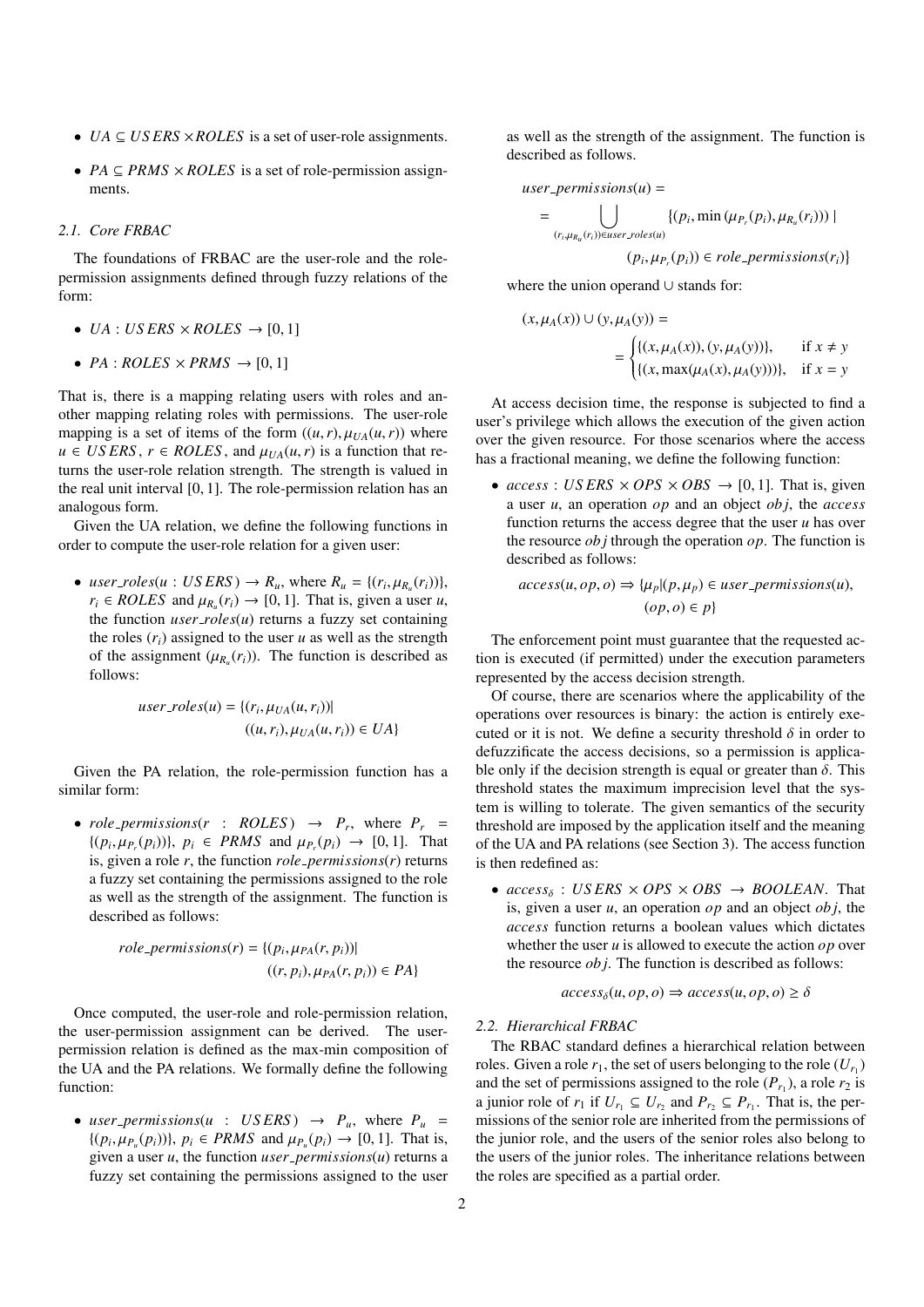#### *2.2.1. Crisp inheritance*

The RBAC standard describes a partial order *RH* which defines inheritance relations between the roles:

• 
$$
RH \subseteq ROLES \times ROLES
$$

In practice, the roles that a user has are those explicitly assigned to the user through the UA assignments and the roles implicitly assigned to the user through the inheritance relation *RH*. We define in the FRBAC model the following inheritance function over the *RH* relation:

• *inherited*( $r$  : *ROLES*)  $\rightarrow$  2<sup>*ROLES*</sup>. That is, given a role *r*, the function *inherited* $(r)$  returns the role set containing the junior roles of *r*. The function is defined as follows:

$$
inherited(r) = \{r_i \mid (r, r_i) \in RH\}
$$

The user-role strength of an inherited role must be subjected to the user-role strength of its corresponding senior role. Analogously to Core FRBAC, the user-role and the user-permission assignment functions under the presence of role inheritance are defined as:

•  $user\_roles_{\perp}(u:USERS) \rightarrow R_u$ :

$$
user\_roles_{\downarrow}(u) = \{(r_i \cup inherited(r_i), \mu_{UA}(u, r_i)) |
$$

$$
((u, r_i), \mu_{UA}(u, r_i)) \in UA\}
$$

• *user\_permissions*<sub> $\downarrow$ </sub> $(u : USERS) \rightarrow P_u$ :

$$
user\_permissions_{\downarrow}(u) =
$$
\n
$$
= \bigcup_{(r_i, \mu_{R_u}(r_i)) \in user\_roles_{\downarrow}(u)} \{ (p_i, \min(\mu_{P_r}(p_i), \mu_{R_u}(r_i))) | (p_i, \mu_{P_r}(p_i)) \in role\_permissions(r_i) \}
$$

#### *2.2.2. Fuzzy inheritance*

In FRBAC, the *RH* relation may be defined as a fuzzy relation of the form:

•  $RH \subseteq ROLES \times ROLES \rightarrow [0, 1]$ 

In this case, the inheritance function is defined as follows:

• *inherited*(*u* : *USERS*, *r* : *ROLES*)  $\rightarrow$  *R<sub>r</sub>*, where  $R_r =$ <br> $\{ (r, u_R(r)) \}$ ,  $r \in PRMS$  and  $u_R(r) \rightarrow [0, 1]$ . That is  $\{(r_i, \mu_{R_i}(r_i))\}, r_i \in PRMS \text{ and } \mu_{R_i}(r_i) \rightarrow [0, 1].$  That is, given a role r and a user u the function *inherited*(*u* r) regiven a role *r* and a user *u*, the function *inherited*( $u$ ,  $r$ ) returns a fuzzy set containing the junior roles of *r* as well as the inheritance strength, taking into account the strength of the *UA* assignment. The function is described as follows:

$$
inherited(u, r) = \{(r_i, \min(\mu_{UA}(u, r), \mu_{RH}(r, r_i)) |
$$

$$
((r, r_i), \mu_{RH}(r, r_i)) \in RH,
$$

$$
((u, r), \mu_{UA}(u, r)) \in UA\}
$$

The inheriting magnitude of every inherited role is computed as the minimum between the inheritance strength and the user-senior role assignment.

The user-role function is slightly different than under a crisp inheritance:

•  $user\_roles_{\downarrow}(u: USERS) \rightarrow R_u$ :

$$
user\_roles_{\downarrow}(u) = \{(r_i, \mu_{UA}(u, r_i)) \cup inherited(u, r_i)|
$$

$$
((u, r_i), \mu_{UA}(u, r_i)) \in UA\}
$$

#### *2.3. Constrained FRBAC*

The RBAC standard defines two types of separation of duties: Static Separation of Duties (SSD) and Dynamic ones (DSD). DSD are related to the usage of sessions and are out of the scope of this paper. SSD apply in RBAC in order to prevent users to be assigned to a role set which allows by itself to misuse the system. The standard defines the collection SSD as:

•  $SSD \in (2^{ROLES} \times \mathbb{N}^+)$ 

SSD is collection of pairs (*rs*, *<sup>n</sup>*), where each *rs* is a role set and *n* is a natural number greater or equal than 2, with the property that no user is assigned to *n* or more roles from the set *rs*.

In order to deal with SSD restrictions in FRBAC, we define the following function:

• *role\_users*( $r : ROLES$ )  $\rightarrow 2^{়^{USERS}}$ . That is, given a role *r*, the  $role\_users(r)$  function returns the set of users assigned to the role *r*. The function is described as follows:

$$
role\_users(r) = \{u_i | ((u_i, r), \mu_{UA}(u_i, r)) \in UA\}
$$

SSD restrictions are fulfilled if no user is assigned to mutually exclusive roles. That is:

$$
\forall (rs, n) \in SSD, \forall s \in rs : |s| \ge n \Rightarrow \bigcap_{s \in rs} role\_users(s) = \emptyset
$$

Where the intersection operand ∩ stands for:

$$
(x, \mu_A(x)) \cap (y, \mu_A(y)) =
$$
  

$$
\begin{cases} \emptyset, & \text{if } x \neq y \\ \{(x, \min(\mu_A(x), \mu_A(y)))\}, & \text{if } x = y \end{cases}
$$

Under the presence of roles hierarchies, SSD restrictions must take into account implicit user-role assignments coming through role inheritance. Junior roles inherit the member users from senior roles. We redefine the following function:

•  $role\_users_{\downarrow}(r:ROLES) \rightarrow 2^{USERS}$ :

$$
role\_users_{\downarrow}(r) = \{role\_users(r) \cup role\_users(r_i') |
$$

$$
(r_i', r) \in RH\}
$$

Then, SSD restrictions are fulfilled if:

$$
\forall (rs, n) \in SSD, \forall s \in rs : |s| \ge n \Rightarrow \bigcap_{s \in rs} role\_users_{\downarrow}(s) = \emptyset
$$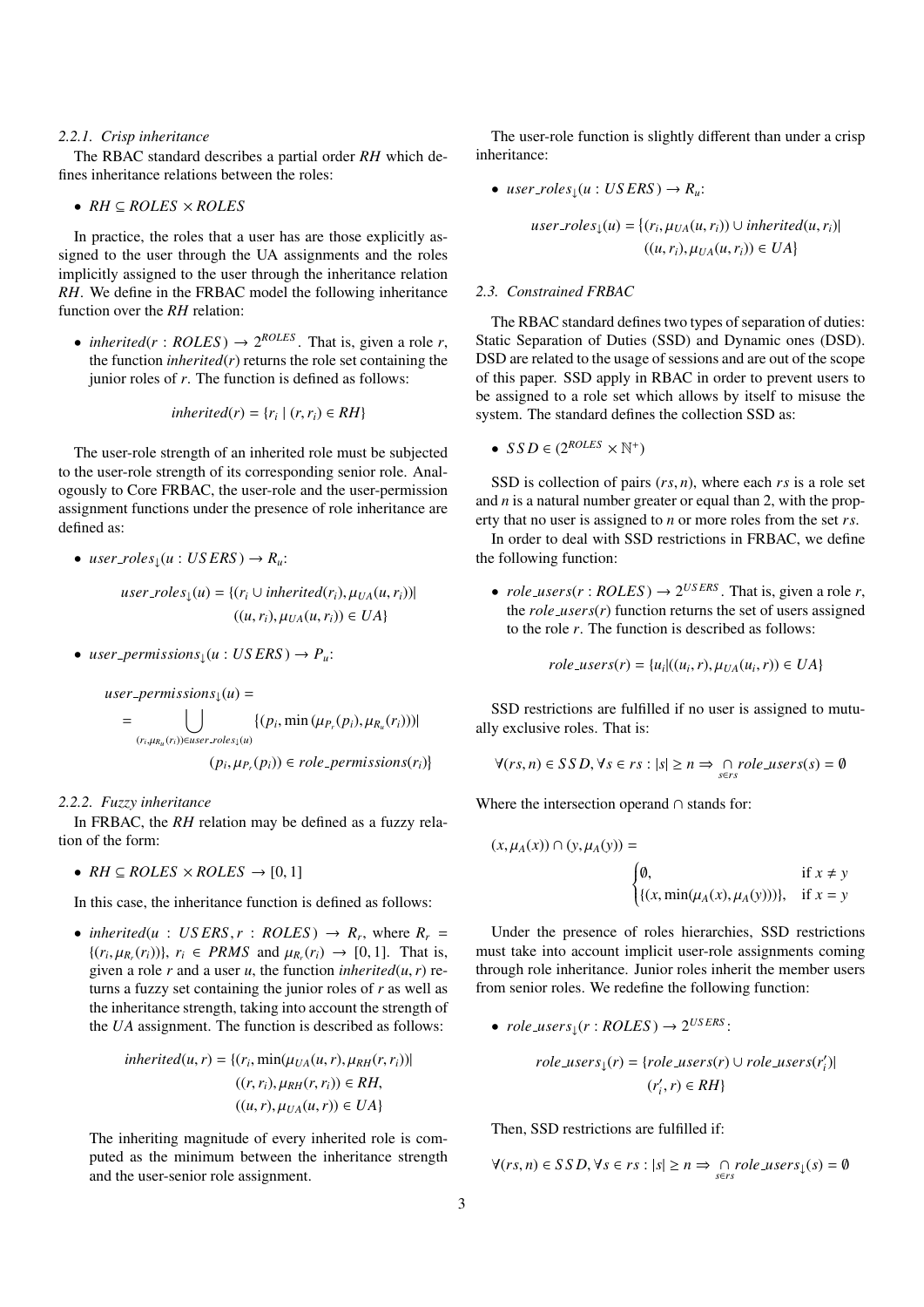# 3. Discussion

FRBAC defines a fuzzy (or fractional) vision of the assignments. However, the concrete semantics of the assignments strongly depend on the application itself. We provide some examples of its applicability. The reader must note that the meaning of the user-role and role-permissions assignments must be coherent between them to make it possible their composition.

- Uncertainty: if the fact that a user or a privilege are assigned to a given role is based on uncertain information, the assignment degree can express such uncertainty. In this case a degree of 1 will express the complete lack of uncertainty that the user or the privilege belongs to the role, while a value of 0 will express the complete uncertainty about the user or the privilege belonging to such role.
- Risk: in some cases the assignment degree can be used to express the risk associated to the assignment of a given user or permission to a role. A degree of 1 means that there is no risk associated to the fact that a user or a privilege belong to a role, while a degree 0 means full risk.
- Similarity: in some applications, role engineering techniques are used to determine which roles should a user (or a privilege) be assigned to. Such methods sometimes rely in how similar are some user attributes compared to a fix set of attributes associated to each role. It is sometimes difficult to provide a crisp partition of the users into the roles. So the fuzzy nature of the user-role degree in FRBAC can more naturally accommodate all cases by expressing the similarity between the user attributes and the target attributes of the role.
- Role engineering results and policy exploration: in some applications, clustering methods can be applied over the permissions set of the users in order to find access profiles. In RBAC, access profiles are clearly represented by the roles. The distance between the kernel of the cluster and its members can be represented through the magnitude of the user-role assignment.
- QoS and user profiles: in some environments, restrictions in the resource allocation must be enforced for every user in the system. The magnitude of the user-privilege assignment can be used by the resource scheduler in order to prioritize the resource allocation. The user-attribute magnitude can be understood as a user profiling method.
- Exploration of hierarchies: inheritance relations can be found out comparing the user's membership and the permissions assigned between different roles. The RBAC standard defines an inheritance relation between two roles if all the members of the senior role are a subset of the members of the junior one and all the privileges of the junior role also belong to the privileges of the senior one. However, there are roles that do not completely meet these conditions but they do it in some extent. Analyzing the user's membership and the role-permission assignment,

the inheritance degree of two roles can be computed determining how close are the roles to meet the two inheritance conditions.

# 4. Conclusions

In this paper we have described FRBAC, a generalization of the RBAC based on fuzzy sets. FRBAC defines the user-role, role-permission and thus the user-permission assignments as fuzzy relations. It allows to deal with imprecise authorizationrelated information and propagate it to the access decision. FR-BAC allows to formulate fractional access decisions in order to deal with scenarios where actions have a fractional meaning such as QoS and data lying in databases. Moreover, in order to deal with operations that cannot be understood through a fractional view, FRBAC allows to defuzzificate the access decision making it binary. Although we present FRBAC to deal with these scenarios, others scenarios could also be accommodated due to the flexibility of the model.

#### Acknowledgements

Partial support by the Spanish MICINN (projects TSI2007- 65406-C03-02, ARES- CONSOLIDER INGENIO 2010 CSD2007-00004) and Universitat Autònoma de Barcelona (PIF 472-01-1/07) is acknowledged.

## References

- [1] Biskup, J., Embley, D.W., Lochner, J.H.: Reducing inference control to access control for normalized database schemas. Information Processing Letters 106(1), 8 – 12 (2008)
- [2] Blaze, M., Kannan, S., Lee, I., Sokolsky, O., Smith, J.M., Keromytis, A.D., Lee, W.: Dynamic trust management. Computer 42(2), 44–52 (2009)
- [3] Covington, M.J., Moyer, M.J., Ahamad, M.: Generalized role-based access control for securing future applications. In: Proceedings of the 23rd National Information Systems Security Conference (NISSC). Baltimore, Maryland, USA (October 2000)
- [4] Ferraiolo, D.F., Sandhu, R., Gavrila, S., Kuhn, D.R., Chandramouli, R.: Proposed nist standard for role-based access control. ACM Transactions on Information and System Security. 4(3), 224–274 (2001)
- [5] Ferraiolo, D., Kuhn, D., Chandramouli, R.: Role-Based Access Control. Artech House (2007)
- [6] Ferraiolo, D., and Kuhn, D., Role-Based Access Control, In: Proceedings of the NIST-NSA National (USA) Computer Security Conference, pp. 554563 (1992)
- [7] Foley, S.: Supporting imprecise delegation in keynote using similarity measures. In: Sixth Nordic Workshop on Secure IT Systems, pp. 101– 119 (2001)
- [8] Mendoza, F.A., López, A.M., Campo, C., García, R.C.: Trustac: Trustbased access control for pervasive devices. In: Hutter, D., Ullmann, M. (eds.) Lecture Notes in Computer Science, vol. 3450, pp. 225–238. Springer (2005)
- [9] Navarro-Arribas, G., Foley, S.: Approximating SAML Using Similarity Based Imprecision. Intelligence in Communication Systems, vol. 190 of IFIP International Federation for Information Processing, pp. 191–200, Springer (2005)
- [10] Nawarathna, U., K., S.R.: A fuzzy role based access control model for database security. Ceylon Journal of Science (Physical Sciences) (2007)
- [11] Rajan, R., Verma, D., Kamat, S., Felstaine, E., Herzog, S.: A policy framework for integrated and differentiated services in the internet. IEEE Network, 13(5), pp. 36–41, (1999).